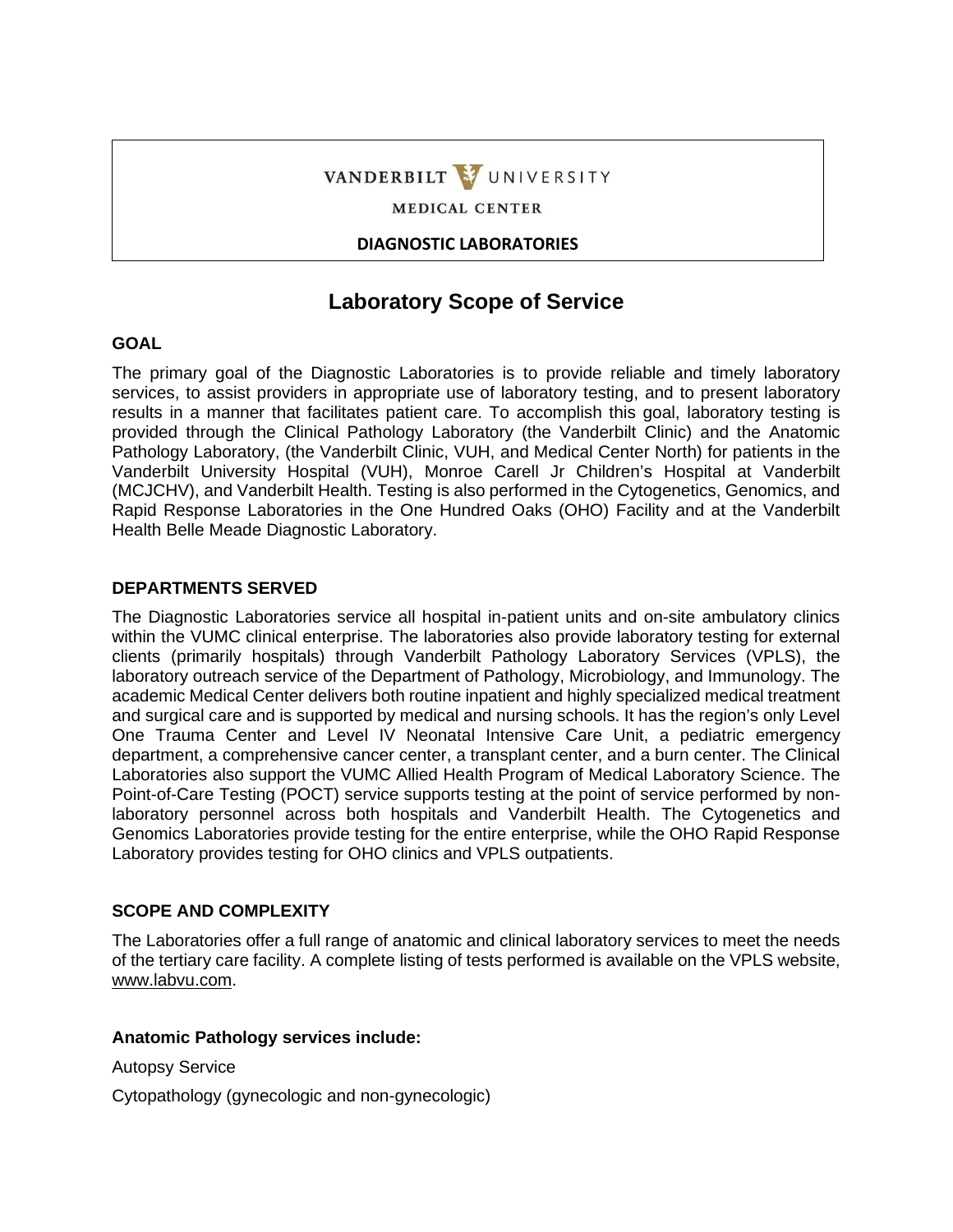Electron Microscopy Hematopathology Histopathology (including processing, staining, and immunohistochemical staining) Neuropathology (including enzyme histochemistry staining of muscle biopsies) Pediatric Pathology Renal Pathology (including immunofluorescent staining) Surgical Pathology (including grossing, frozen section analysis and pathology consultations) Pathology Support

# **Clinical Pathology services include:**

Blood Bank/Transfusion Medicine (full-service hospital transfusion service)

Core Laboratory (including general chemistry, hematology, urinalysis, and coagulation)

Special Chemistry (including toxicology and therapeutic drug monitoring)

Esoteric Coagulation

Flow Cytometry

Microbiology (includes mycobacteriology and mycology)

Molecular Diagnostics

Molecular Infectious Disease

Virology/Immunology

Outpatient Phlebotomy Services

Support for Point-of-Care Testing (includes waived and moderate complexity testing, testing performed in the hospitals and off-site clinics)

Cytogenetics Laboratory (OHO)

Clinical Genomics (OHO)

#### Support Services

Satellite laboratories: VUH Emergency Department Laboratory, Adult and Pediatric Hematology Oncology Laboratories, OHO Rapid Response Laboratory, Belle Meade Diagnostic Laboratory

Some highly specialized or infrequently performed tests are performed in reference laboratories. Criteria for selecting reference laboratories include clinical need, testing accuracy and reliability, test methodology, turnaround time (TAT) requirements, and cost efficiency.

### **LEVEL OF SERVICE PROVIDED**

The main campus Diagnostic Laboratories and satellite laboratories occupy approximately 35,000 square feet and the principal laboratories operate 24-hours-a-day, 7-days-a-week to provide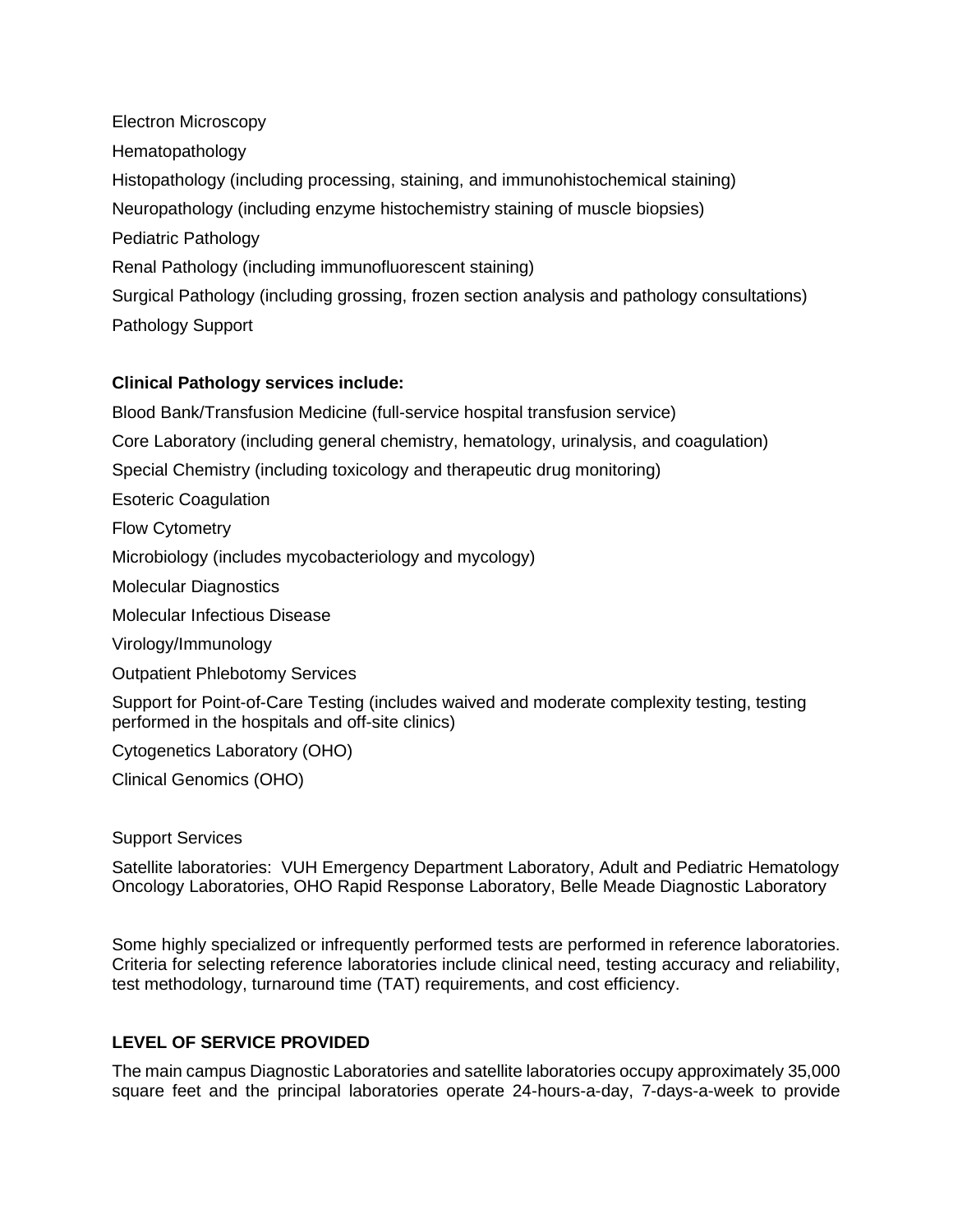accurate, timely test results to support physicians in the assessment of our patients. The extensive laboratory test menu reflects the specialized services/programs at VUMC and the Laboratories' commitment to meeting the clinical needs of our patients. Each laboratory has a pathology laboratory director, and each anatomic and clinical laboratory section has a section medical director with expertise in that specialty. Residents and attending pathologists are available 24-hours-a-day, 7-days-a-week for consultation and/or interpretations of test results for laboratory testing performed on-site or referenced to an outside laboratory.

The laboratories' performance improvement efforts are focused on achieving excellence in service and quality, while also achieving greater efficiency. The Diagnostic Laboratories have established target levels of service:

- Routine Core Laboratory test procedures should be completed within two hours from receipt in the laboratory
- STAT procedures (not batched or involving extensive confirmatory work) should be completed within one hour from receipt in the laboratory
- Blood gases should be completed within thirty minutes from time of collection.
- STAT crossmatched blood products should be issued within 15 minutes from request receipt in Blood Bank, as long as the patient has a current type and screen and the antibody screen is negative.
- Single specimen, uncomplicated interoperative (frozen section) diagnoses should be issued within 20 minutes of receipt in the laboratory.
- Routine biopsy cases should be reported within two days and non-biopsy cases within five days.
- Preliminary autopsy reports should be produced within two days and final reports within sixty days.

When optimal turn-around-time cannot be achieved from the main laboratory, testing may be supported at the point of service. For example, the Core Laboratory supports Respiratory Care to provide immediate blood gas testing on-site in most patient critical care areas and the Point-of-Care Testing (POCT) staff support blood glucose testing and other laboratory tests house- wide.

The Diagnostic Laboratories are supported by an independent laboratory information system (LIS) with Cerner Millennium, CoPath, and Soft Bank components. LIS systems are interfaced to the EPIC electronic medical record for order entry and results reporting. The Laboratories collaborate with Health IT (software) and VUMC IT (hardware) departments to integrate laboratory functions and information into the VUMC enterprise electronically.

The Laboratory Formulary Committee promotes cost-effective medical care and protects the patient from the cost and possible consequences of inappropriate or unnecessary laboratory testing. The Committee fosters effective test utilization by reviewing tests with little clinical utility, high-utilization reference lab tests, high-cost reference lab tests, and new tests considered for implementation before the tests are put into place.